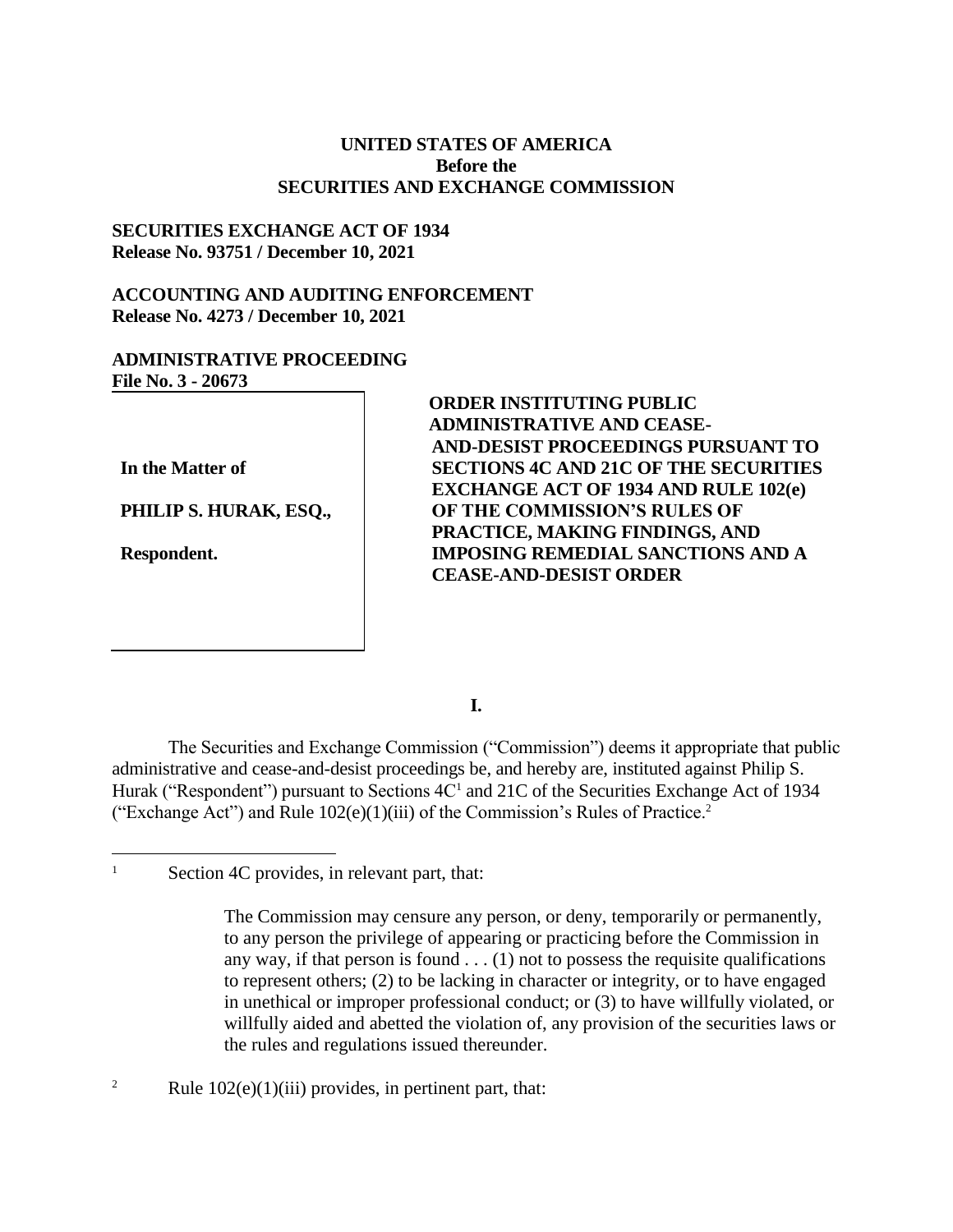In anticipation of the institution of these proceedings, Respondent has submitted an Offer of Settlement (the "Offer") which the Commission has determined to accept. Solely for the purpose of these proceedings and any other proceedings brought by or on behalf of the Commission, or to which the Commission is a party, and without admitting or denying the findings herein, except as to the Commission's jurisdiction over him and the subject matter of these proceedings, which are admitted, and except as provided herein in Section V**,** Respondent consents to the entry of this Order Instituting Public Administrative and Cease-and-Desist Proceedings Pursuant to Sections 4C and 21C of the Securities Exchange Act of 1934 and Rule 102(e) of the Commission's Rules of Practice, Making Findings, and Imposing Remedial Sanctions and a Ceaseand-Desist Order ("Order"), as set forth below.

### **III.**

On the basis of this Order and Respondent's Offer, the Commission finds<sup>3</sup> that:

## **SUMMARY**

1. This matter involves aiding and abetting and causing violations of the auditor independence rules arising from Ernst & Young LLP ("EY"), a public accounting firm, performing non-audit services for its audit client Cintas Corporation ("Cintas") on a contingent fee basis. 4 EY billed and received payment from Cintas on invoices calculated on a contingent fee basis for tax credit and incentive services ("C&I services") performed between July 2009 and August 2018. An audit firm is not independent of its audit client if it provides any non-audit services to the audit client for a contingent fee. As a result, EY was not independent of Cintas during that time period, and Cintas filed annual and quarterly reports with the Commission that were not audited or reviewed by an independent public accountant, as required by Section 13(a) of the Exchange Act

 $\overline{a}$ 

The Commission may . . . deny, temporarily or permanently, the privilege of appearing or practicing before it . . . to any person who is found…to have willfully violated, or willfully aided and abetted the violation of any provision of the Federal securities laws or the rules and regulations thereunder.

<sup>3</sup> The findings herein are made pursuant to Respondent's Offer of Settlement and are not binding on any other person or entity in this or any other proceeding.

<sup>&</sup>lt;sup>4</sup> *Contingent fee* means ... any fee established for the sale of a product or the performance of any service pursuant to an arrangement in which no fee will be charged unless a specified finding or result is attained, or in which the amount of the fee is otherwise dependent upon the finding or result of such product or service. *See* 17 CFR § 210.2-01(f)(10).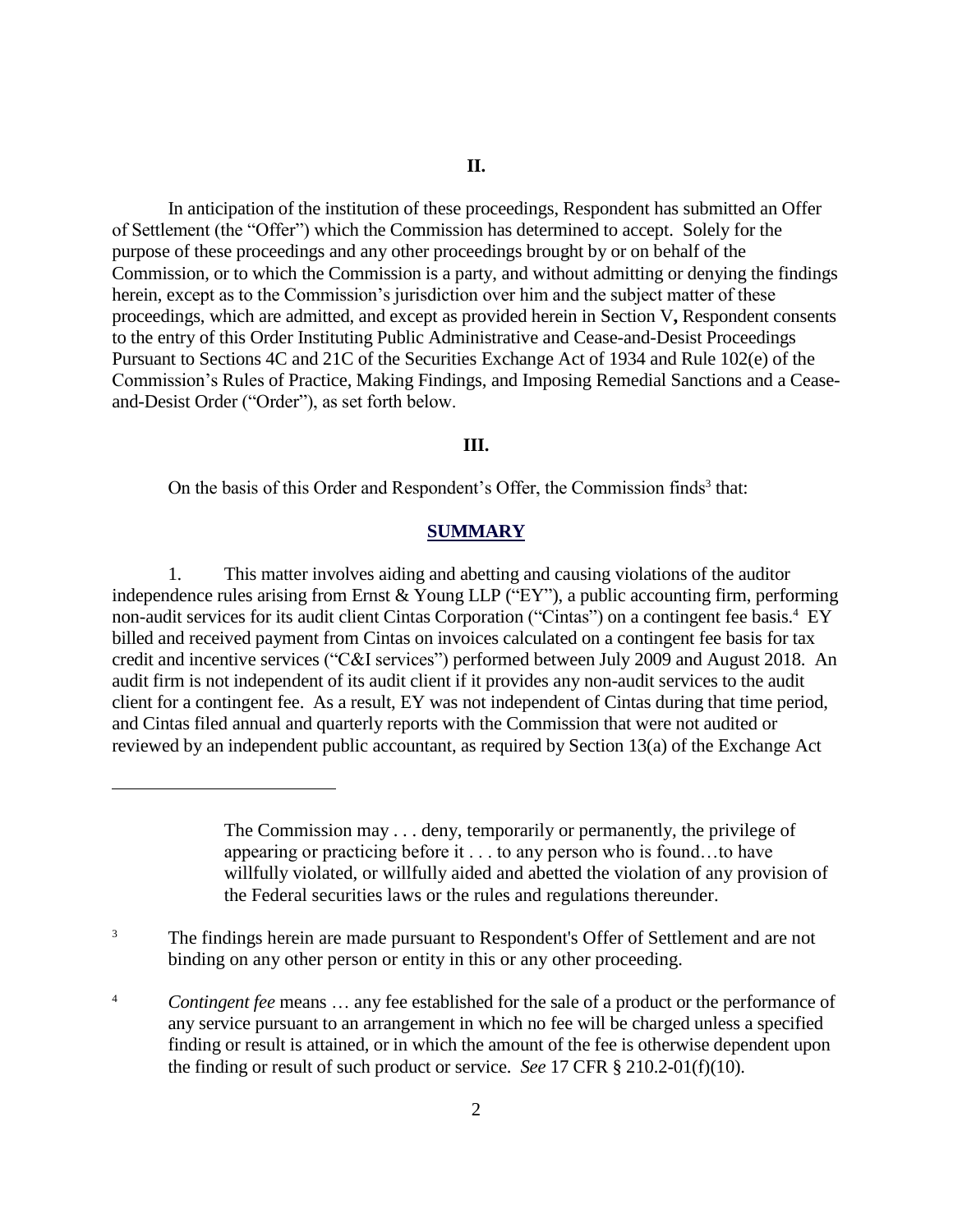and Rules 13a-1 and 13a-13 thereunder.

2. Respondent, an attorney, was a senior manager and later a principal with EY. Respondent served as an engagement manager for C&I services that EY provided to Cintas from 2013 through 2018. During that time, Respondent reviewed and approved EY's bills sent to Cintas containing fees calculated on a contingent fee basis, which Cintas paid. As a result of his conduct, Respondent willfully aided and abetted and caused EY's violation of Rule 2-02(b)(1) of Regulation S-X, which, during the relevant period, required an auditor to state whether the audit was made in accordance with generally accepted auditing standards ("GAAS"). Respondent also willfully aided and abetted and caused Cintas to violate Exchange Act Section 13(a) and Rules 13a-1 and 13a-13, which require the company to file annual and quarterly reports audited and reviewed by an independent public accountant.

#### **RESPONDENT**

3. Philip S. Hurak, age 41, was a senior manager and, beginning July 1, 2018, a principal of EY before resigning from the firm in February 2019. He is an attorney licensed in the state of Ohio. Respondent was an engagement manager for certain C&I services that EY provided to Cintas from April 2013 to August 2018.

#### **OTHER RELEVANT ENTITIES**

4. Cintas Corporation is a Washington corporation headquartered in Cincinnati, Ohio. Its common stock is registered with the Commission pursuant to Section 12(b) of the Exchange Act and is traded on the Nasdaq Global Select Market. Cintas's fiscal year end is the last day in May. At the time of the conduct described herein, Cintas had reporting obligations under Section 13(a) of the Exchange Act.

5. Ernst & Young LLP, a partnership organized under the laws of Delaware, is a public accounting firm with principal offices in New York, New York. EY has been registered with the Public Company Accounting Oversight Board ("PCAOB") since 2003. EY has served as the auditor for Cintas since 1968.

## **FACTS**

6. Under the Commission's auditor independence rules, external accountants are required to be independent—in fact and in appearance—of their audit clients. The Commission's auditor independence rules set forth a general standard of independence in Rule 2-01(b) of Regulation S-X which, among other things, states that, in determining whether an accountant is independent, the Commission will consider "all relevant circumstances, including all relationships between the accountant and the audit client  $\dots$ " Rule 2-01(c)(5) of Regulation S-X provides that "[a]n accountant is not independent if, at any point during the audit and professional engagement period, the accountant provides any service or product to an audit client for a contingent fee … or receives a contingent fee … from an audit client." EY's policies and procedures also prohibited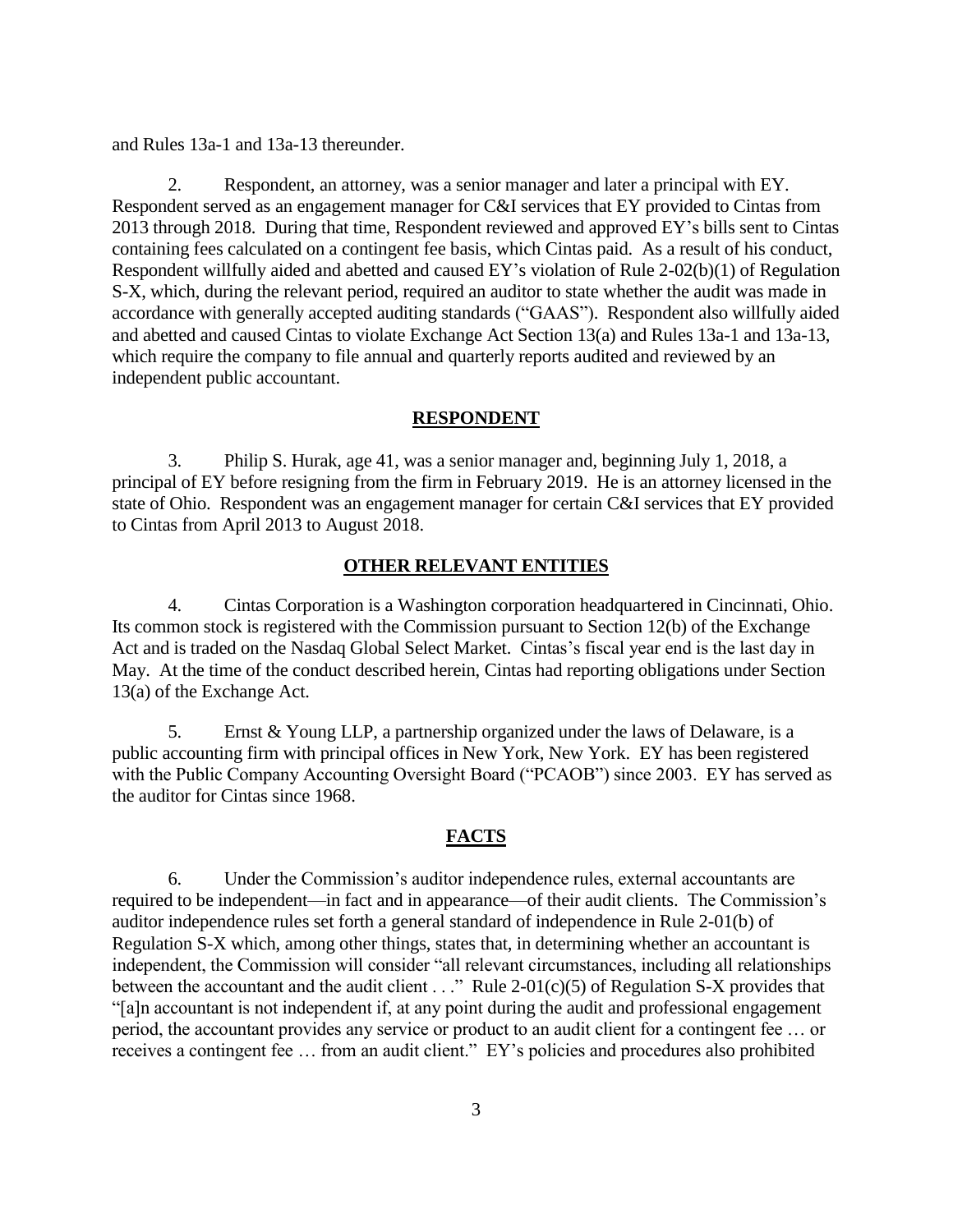billing audit clients on a contingent fee basis.

7. Between July 2009 and August 2018, EY audited Cintas's annual financial statements that the issuer included in filings made with the Commission on Forms 10-K. EY issued an audit report for Cintas's annual financial statements (included in Forms 10-K), stating that it had conducted its audit of Cintas in accordance with the standards of the PCAOB, which include the requirement that auditors be independent of their audit clients. During this period, EY also reviewed Cintas's quarterly financial statements that the issuer included in Commission filings on Forms 10-Q.

8. As Cintas's auditor, EY had to obtain pre-approval from Cintas's audit committee under Section 10A(h) of the Exchange Act in order to provide non-audit tax services to Cintas. EY's policies and procedures required that requests for pre-approval of non-audit services to the audit committee comply with PCAOB Rule 3524, which requires written disclosure of a fee structure that complies with the auditor independence rules.

9. EY provided C&I services to Cintas between July 2009 and August 2018. In obtaining pre-approval from the audit committee to provide those services, EY represented that it would bill for C&I services on a time and materials basis. EY's engagement letters with Cintas similarly represented that EY would bill for C&I services on a time and materials basis. From April 2013 through August 2018, Respondent was an engagement manager for certain C&I services that EY provided to Cintas. Respondent knew that EY was supposed to bill Cintas on a time and materials basis.

10. As an engagement manager, Respondent reviewed and approved certain EY invoices sent to Cintas for C&I services. Respondent knew that the auditor independence rules and EY's policies and procedures prohibited EY from providing audit and review services while also providing any services to Cintas on a contingent fee basis.

11. Respondent nevertheless approved EY's invoices sent to Cintas that charged fees of approximately—sometimes exactly—10% of the benefit Cintas received for federal tax credits and 15% of the benefit Cintas received for state and local tax credits resulting from EY's C&I engagements.

12. For example, in November 2016, Respondent approved billing Cintas for obtaining a large federal hiring-related tax credit. The invoice listed both the amount of the credit and the amount of the fee. The amount of the bill was almost exactly 10% of the credit amount that Cintas received. Cintas paid the invoice in January 2017.

13. Similarly, in September 2017, Respondent emailed Cintas an invoice for C&I services relating to three federal tax credits. The email also summarized the amount of each federal credit and the charges for each credit. Those charges were approximately 10% of the tax benefit Cintas received for each credit. Cintas paid the invoice in October 2017.

14. As a result of the contingent fees, EY was not independent of Cintas between July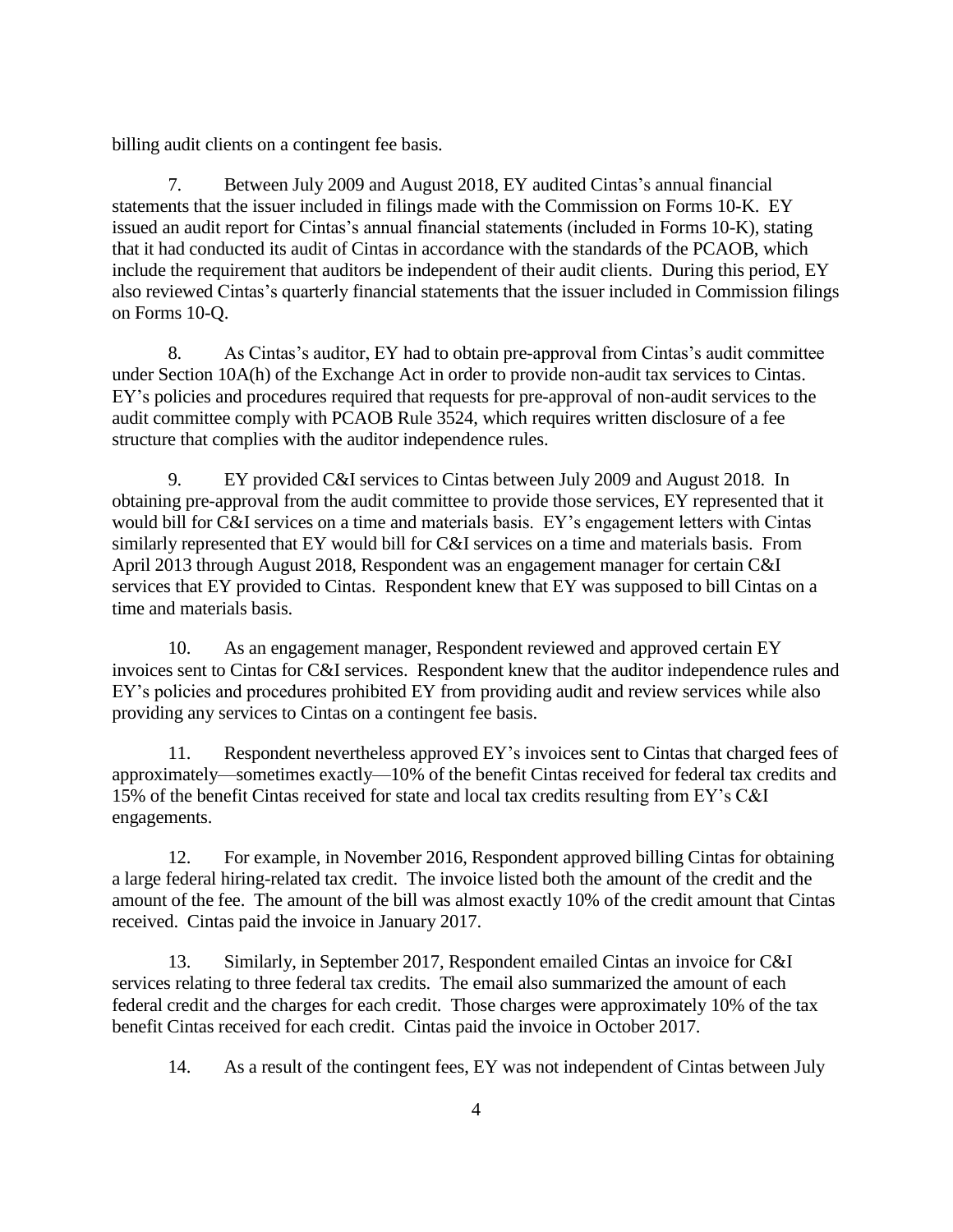2009 and August 2018. Consequently, the Forms 10-K and 10-Q that Cintas filed with the Commission during this period contained financial statements that were not audited or reviewed by an independent public accountant.

### **VIOLATIONS**

15. During the relevant period, Rule 2-02(b)(1) of Regulation S-X required each auditor's report on a public issuer's financial statements to state "whether the audit was made in accordance with generally accepted auditing standards." GAAS includes the auditing standards set forth in PCAOB standards and applicable Commission rules, both of which require an auditor to be independent of its client.<sup>5</sup> Circumstances in which an auditor will—and will not—be deemed independent are set forth in Rule 2-01 of Regulation S-X. Rule 2-01 $(c)(5)$  of Regulation S-X provides that "[a]n accountant is not independent if, at any point during the audit and professional engagement period, the accountant provides any service or product to an audit client for a contingent fee … or receives a contingent fee … from an audit client." EY stated in its audit report attached to Cintas's Forms 10-K during the relevant period that EY conducted its audit of Cintas in accordance with the standards of the PCAOB, when it had not.

16. By his conduct described above, Respondent willfully<sup>6</sup> aided and abetted and caused EY to violate Rule 2-02(b)(1) of Regulation S-X.

17. Section 13(a) of the Exchange Act and Exchange Act Rule 13a-1 require issuers with equity securities registered under Section 12 to file annual reports with the Commission that include financial statements audited by an independent public accountant. Exchange Act Rule 13a-13 requires issuers with securities to file with the Commission quarterly reports on Form 10- Q. Rule 10-01(d) of Regulation S-X requires the interim financial statements included in a Form

 $\overline{a}$ 

<sup>&</sup>lt;sup>5</sup> The Commission has stated that for audit reports issued on or after May 24, 2004, the reference in Rule 2-02(b)(1) to GAAS means the standards of the PCAOB and applicable Commission rules, both of which require an auditor to be independent of its client. *See Commission Guidance Regarding the Public Company Accounting Oversight Board's Auditing and Related Professional Practice Standard No. 1*, Exchange Act Rel. No. 49708, 2004 WL 1439831, at \*2 (May 14, 2004); *see also* PCAOB AS 3101 (superseding PCAOB Auditing Standard No. 1 for audits of fiscal years ending on or after December 15, 2017); PCAOB Rule 3520 ("A registered public accounting firm and its associated persons must be independent of the firm's audit client throughout the audit and professional engagement period."); PCAOB Auditing Standards, Independence, AU § 220.03 (PCAOB auditor independence standards effective prior to December 31, 2016); PCAOB AS 1005.03 (PCAOB auditor independence standards effective on or after December 31, 2016).

<sup>&</sup>lt;sup>6</sup> "Willfully" for purposes of imposing relief under Section 102(e) "means no more than the person charged with the duty knows what he is doing." *Wonsover v. SEC*, 205 F.3d 408, 414 (D.C. Cir. 2000).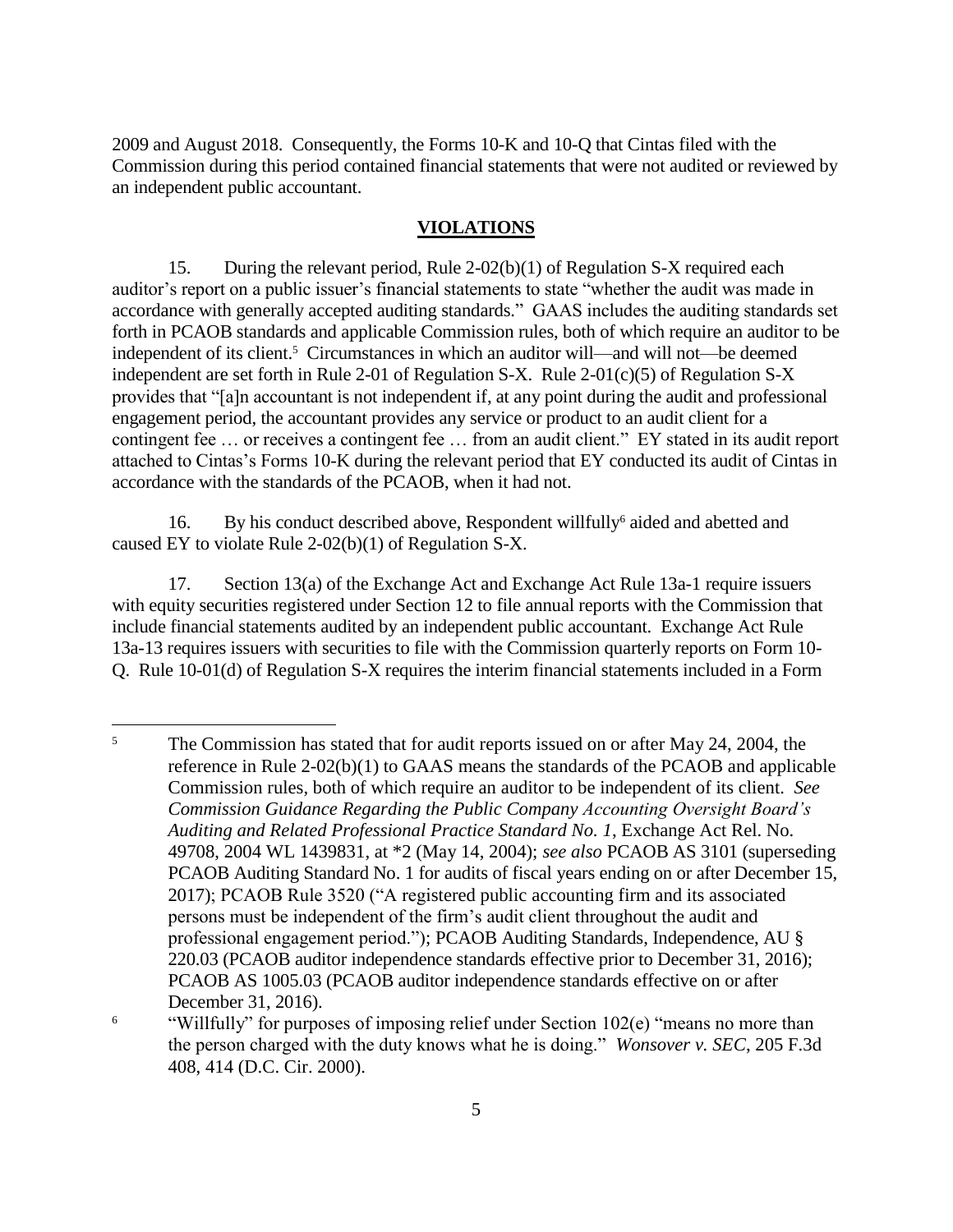10-Q to be reviewed by an independent public accountant.

18. By his conduct described above, Respondent willfully aided and abetted and caused Cintas to violate Section 13(a) of the Exchange Act and Rules 13a-1 and 13a-13 promulgated thereunder.

19. Section 4C of the Exchange Act and Rule 102(e)(1)(iii) of the Commission's Rules of Practice, permit the Commission to censure a person or deny a person the privilege of appearing or practicing before it after finding that a person willfully violated or willfully aided and abetted the violation of any provisions of the federal securities laws or the rules and regulations thereunder. By his conduct described above, Respondent willfully aided and abetted EY's and Cintas's violations of the federal securities laws within the meaning of Exchange Act Section  $4C(a)(3)$  and Rule 102(e)(1)(iii) of the Commission's Rules of Practice.

## **FINDINGS**

20. Based on the foregoing, the Commission finds that Respondent willfully aided and abetted and caused EY's violations of Rule 2-02(b)(1) of Regulation S-X.

21. Based on the foregoing, the Commission finds that Respondent willfully aided and abetted and caused Cintas's violations of Section 13(a) of the Exchange Act and Rules 13a-1 and 13a-13 promulgated thereunder.

22. Based on the foregoing, the Commission finds that Respondent willfully aided and abetted Cintas's violations of the federal securities laws within the meaning of Section 4C(a)(3) of the Exchange Act and Rule 102(e)(1)(iii) of the Commission's Rules of Practice.

#### **IV.**

In view of the foregoing, the Commission deems it appropriate to impose the sanctions agreed to in Respondent's Offer.

Accordingly, it is hereby ORDERED, effective immediately, that**:**

A. Respondent shall cease and desist from committing or causing any violations and any future violations of Rule 2-02(b)(1) of Regulation S-X, Section 13(a) of the Exchange Act and Rules 13a-1 and 13a-13 promulgated thereunder.

B. Respondent is denied the privilege of appearing or practicing before the Commission as an attorney.

C. After two years from the date of this Order, Respondent may request that the Commission consider Respondent's reinstatement by submitting an application to the attention of the Office of the General Counsel.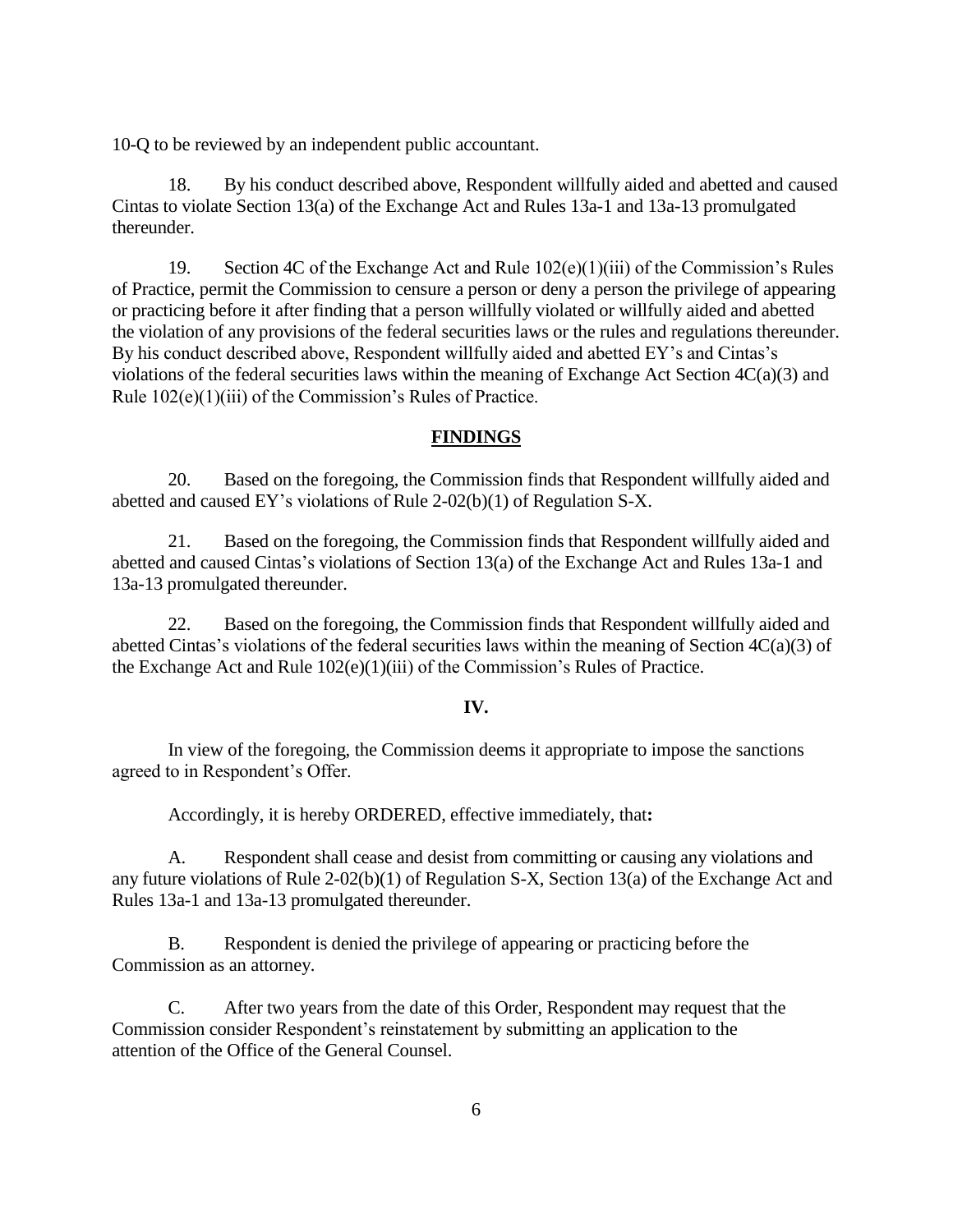D. In support of any application for reinstatement to appear and practice before the Commission as an attorney, Respondent shall provide a certificate of good standing from each state bar where Respondent is a member.

E. In support of any application for reinstatement, Respondent shall also submit a signed affidavit truthfully stating, under penalty of perjury:

- 1. That Respondent has complied with the Commission suspension Order, and with any related orders and undertakings, including any orders in these proceedings or any related Commission proceedings, including any orders requiring payment of disgorgement or penalties;
- 2. That Respondent is not currently suspended or disbarred as an attorney by a court of the United States (or any agency of the United States) or the bar or court of any state, territory, district, commonwealth, or possession;
- 3. That Respondent, since the entry of the Order, has not been convicted of a felony or a misdemeanor involving moral turpitude that would constitute a basis for a forthwith suspension from appearing or practicing before the Commission pursuant to Rule 102(e)(2);
- 4. That Respondent, since the entry of the Order:
	- a. has not been charged with a felony or a misdemeanor involving moral turpitude as set forth in Rule  $102(e)(2)$  of the Commission's Rules of Practice, except for any charge concerning the conduct that was the basis for the Order;
	- b. has not been found by the Commission or a court of the United States to have committed a violation of the federal securities laws, and has not been enjoined from violating the federal securities laws, except for any finding or injunction concerning the conduct that was the basis for the Order;
	- c. has not been charged by the Commission or the United States with a violation of the federal securities laws, except for any charge concerning the conduct that was the basis for the Order;
	- d. has not been found by a court of the United States (or any agency of the United States) or any state, territory, district, commonwealth, or possession, or any bar thereof to have committed an offense (civil or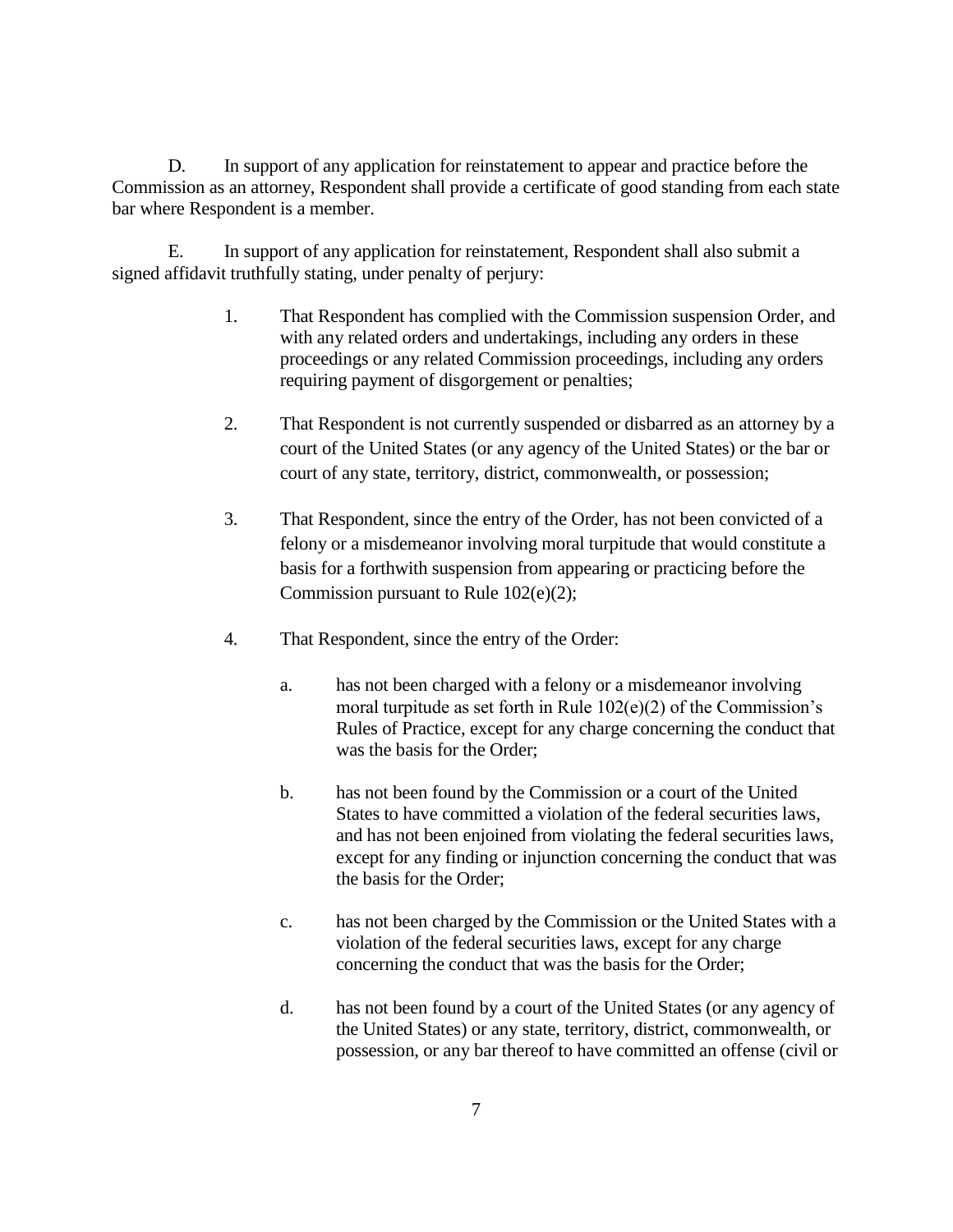criminal) involving moral turpitude, except for any finding concerning the conduct that was the basis for the Order;

- e. has not been charged by the United States (or any agency of the United States) or any state, territory, district, commonwealth, or possession, civilly or criminally, with having committed an act of moral turpitude, except for any charge concerning the conduct that was the basis for the Order; and
- f. has not been subject to disciplinary action by a bar, court or agency of any state for violations of applicable rules of professional conduct, except for any charge concerning the conduct that was the basis for the Order;
- 5. That Respondent's conduct is not at issue in any pending investigation of the Commission's Division of Enforcement or any criminal law enforcement investigation.
- 6. That Respondent is not the subject of any complaints to, or investigations by, the bar or court of any state, territory, district, commonwealth, or possession, except to the extent that such complaints concern the conduct that was the basis for the Order;
- 7. That Respondent has complied with any and all orders, undertakings, or other remedial, disciplinary, or punitive sanctions resulting from any action taken by the bar or court of any state, territory, district, commonwealth, or possession, or other regulatory body; and
- 8. That Respondent undertakes to notify the Office of General Counsel immediately in writing if any information submitted in support of the application for reinstatement becomes materially false or misleading or otherwise changes in any material way while the application is pending.
- F. Respondent shall also provide a detailed description of:
	- 1. Respondent's professional history since the imposition of the Order, including

(a) all job titles, responsibilities and role at any employer;

(b) the identification and description of any work performed for entities regulated by the Commission, and the persons to whom Respondent reported for such work;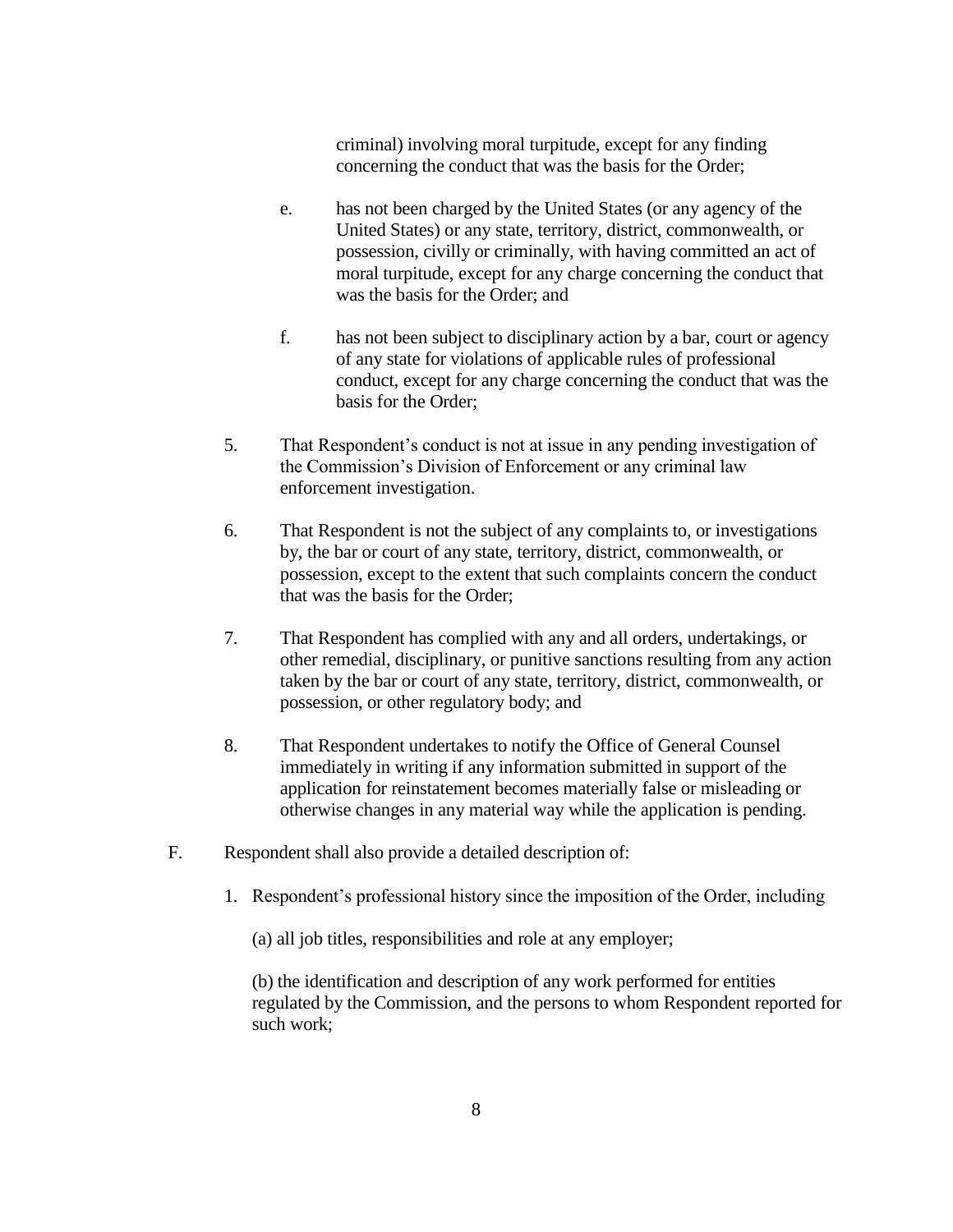- 2. The circumstances under which Respondent's membership in a state bar or any court for which Respondent was a member has lapsed or otherwise is no longer active and an explanation of why for each; and
- 3. Respondent's plans for any future appearance or practice before the Commission.

G. The Commission may conduct its own investigation to determine if the foregoing attestations are accurate.

H. If Respondent provides the documentation and attestations required in this Order and the Commission (1) discovers no contrary information therein, and (2) determines that Respondent truthfully and accurately attested to each of the items required in Respondent's affidavit, and the Commission discovers no information, including under Paragraph G, indicating that Respondent has violated a federal securities law, rule or regulation or rule of professional conduct applicable to Respondent since entry of the Order (other than by conduct underlying Respondent's original Rule 102(e) suspension), then, unless the Commission determines that reinstatement would not be in the public interest, the Commission shall reinstate the respondent for cause shown.

I. If Respondent is not able to provide the documentation and truthful and accurate attestations required in this Order or if the Commission has discovered contrary information, including under Paragraph G, the burden shall be on the Respondent to provide an explanation as to the facts and circumstances pertaining to the matter setting forth why Respondent believes cause for reinstatement nonetheless exists and reinstatement would not be contrary to the public interest. The Commission may then, in its discretion, reinstate the Respondent for cause shown.

J. If the Commission declines to reinstate Respondent pursuant to Paragraphs H and I, it may, at Respondent's request, hold a hearing to determine whether cause has been shown to permit Respondent to resume appearing and practicing before the Commission as an attorney.

K. Respondent Hurak shall, within 14 days of the entry of this Order, pay a civil money penalty in the amount of \$20,000.00 to the Securities and Exchange Commission for transfer to the general fund of the United States Treasury, subject to Exchange Act Section  $21F(g)(3)$ . If timely payment is not made, additional interest shall accrue pursuant to 31 U.S.C. §3717.

Payment must be made in one of the following ways:

.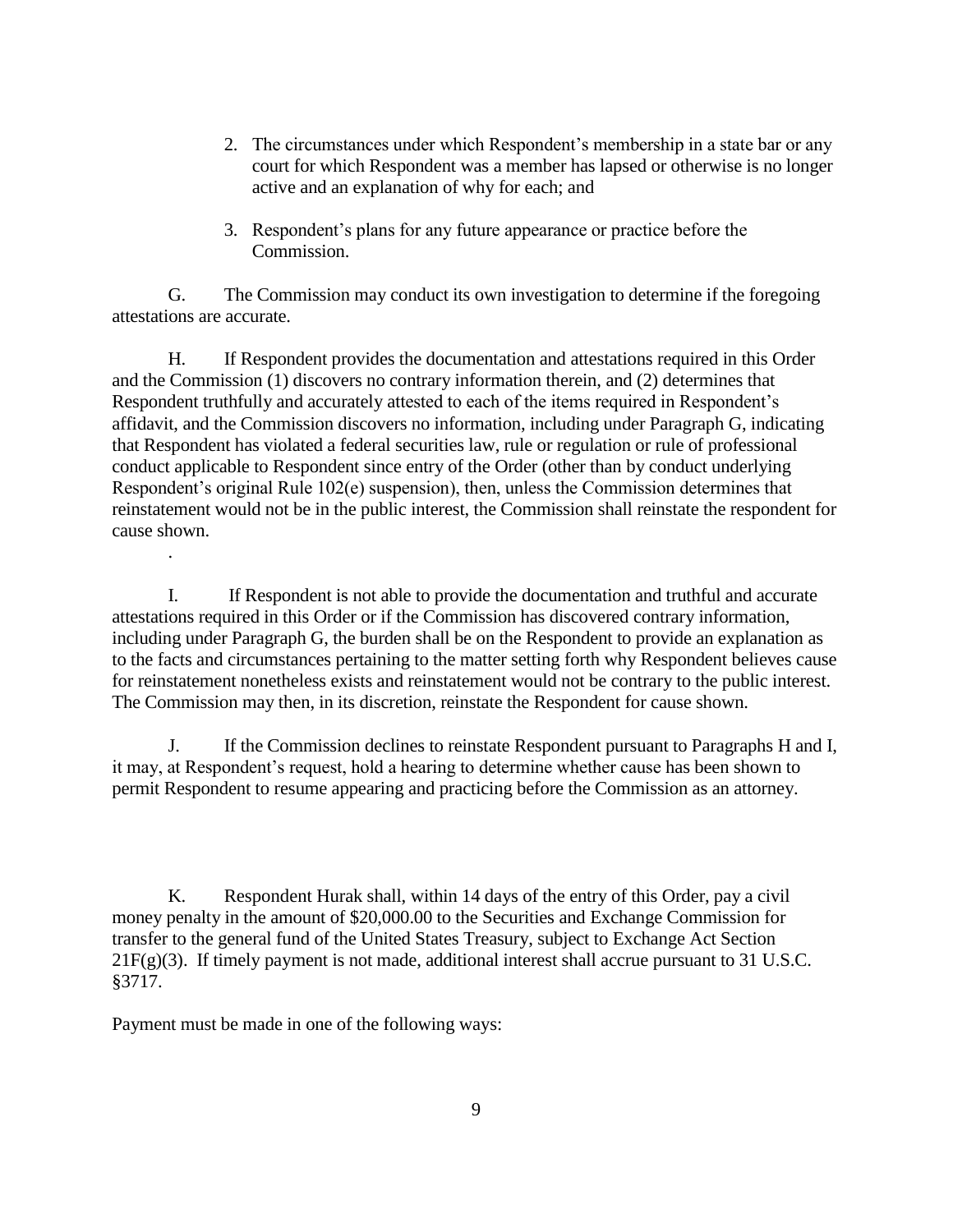- (1) Respondent may transmit payment electronically to the Commission, which will provide detailed ACH transfer/Fedwire instructions upon request;
- (2) Respondent may make direct payment from a bank account via Pay.gov through the SEC website at [http://www.sec.gov/about/offices/ofm.htm;](http://www.sec.gov/about/offices/ofm.htm) or
- (3) Respondent may pay by certified check, bank cashier's check, or United States postal money order, made payable to the Securities and Exchange Commission and hand-delivered or mailed to:

Enterprise Services Center Accounts Receivable Branch HQ Bldg., Room 181, AMZ-341 6500 South MacArthur Boulevard Oklahoma City, OK 73169

Payments by check or money order must be accompanied by a cover letter identifying Philip S. Hurak as a Respondent in these proceedings, and the file number of these proceedings; a copy of the cover letter and check or money order must be sent to Carolyn Welshhans, Division of Enforcement, Securities and Exchange Commission, 100 F St. NE, Washington, DC 20549.

L. Amounts ordered to be paid as civil money penalties pursuant to this Order shall be treated as penalties paid to the government for all purposes, including all tax purposes. To preserve the deterrent effect of the civil penalty, Respondent agrees that in any Related Investor Action, he shall not argue that he is entitled to, nor shall he benefit by, offset or reduction of any award of compensatory damages by the amount of any part of Respondent's payment of a civil penalty in this action ("Penalty Offset"). If the court in any Related Investor Action grants such a Penalty Offset, Respondent agrees that he shall, within 30 days after entry of a final order granting the Penalty Offset, notify the Commission's counsel in this action and pay the amount of the Penalty Offset to the Securities and Exchange Commission. Such a payment shall not be deemed an additional civil penalty and shall not be deemed to change the amount of the civil penalty imposed in this proceeding. For purposes of this paragraph, a "Related Investor Action" means a private damages action brought against Respondent by or on behalf of one or more investors based on substantially the same facts as alleged in the Order instituted by the Commission in this proceeding.

## **V.**

It is further Ordered that, solely for purposes of exceptions to discharge set forth in Section 523 of the Bankruptcy Code, 11 U.S.C. § 523, the findings in this Order are true and admitted by Respondent, and further, any debt for disgorgement, prejudgment interest, civil penalty or other amounts due by Respondent under this Order or any other judgment, order, consent order, decree or settlement agreement entered in connection with this proceeding, is a debt for the violation by Respondent of the federal securities laws or any regulation or order issued under such laws, as set